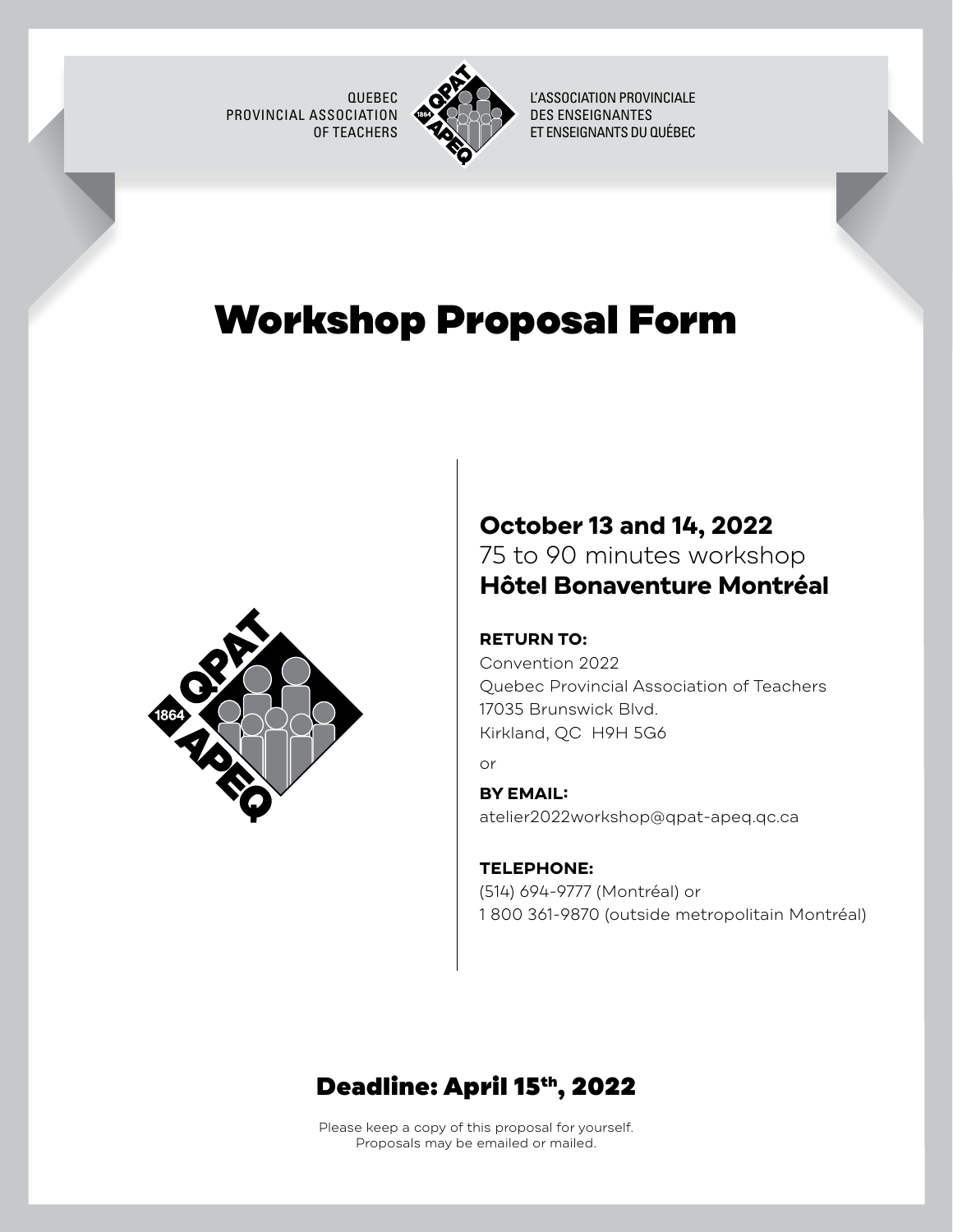# Workshop Proposal

2022- SP 0

| Speaker personal information __________                                                                                                   |                                                                     |                |                                                                                                                                |  |  |
|-------------------------------------------------------------------------------------------------------------------------------------------|---------------------------------------------------------------------|----------------|--------------------------------------------------------------------------------------------------------------------------------|--|--|
| (Actual speaker only)                                                                                                                     |                                                                     |                |                                                                                                                                |  |  |
|                                                                                                                                           |                                                                     |                |                                                                                                                                |  |  |
|                                                                                                                                           |                                                                     |                |                                                                                                                                |  |  |
|                                                                                                                                           |                                                                     |                |                                                                                                                                |  |  |
| Language of preference: □ English □ French                                                                                                |                                                                     |                |                                                                                                                                |  |  |
| <b>Address at home</b>                                                                                                                    |                                                                     | other speakers |                                                                                                                                |  |  |
|                                                                                                                                           |                                                                     |                |                                                                                                                                |  |  |
|                                                                                                                                           |                                                                     |                |                                                                                                                                |  |  |
|                                                                                                                                           |                                                                     |                |                                                                                                                                |  |  |
|                                                                                                                                           |                                                                     |                |                                                                                                                                |  |  |
|                                                                                                                                           |                                                                     |                |                                                                                                                                |  |  |
| Telephone: ( ) <u>________________</u>                                                                                                    |                                                                     |                |                                                                                                                                |  |  |
| Fax:                                                                                                                                      |                                                                     |                |                                                                                                                                |  |  |
| Cellular/pager:                                                                                                                           | $\begin{pmatrix} 1 & 1 \\ 1 & 1 \end{pmatrix}$                      |                |                                                                                                                                |  |  |
|                                                                                                                                           |                                                                     |                |                                                                                                                                |  |  |
| <b>Target Audience:</b><br>□ Kindergarten □ Primary □ Secondary □ Adult Ed.<br>Catégorie:<br>Arts<br>Behaviour Management<br>ELA/Literacy | French Immersion<br>Math<br>Multi-Disciplinary/<br>Cross-Curricular |                | $\Box$ Tech-Voc<br> A  <br>Social Science<br>Other<br>Not<br>Special Needs/<br>Applicable<br>Inclusive Education<br>Technology |  |  |
| Ethics and Religion<br>FLS/FSL                                                                                                            | Science<br>Sex Education                                            |                | Wellness<br><b>STEAM</b>                                                                                                       |  |  |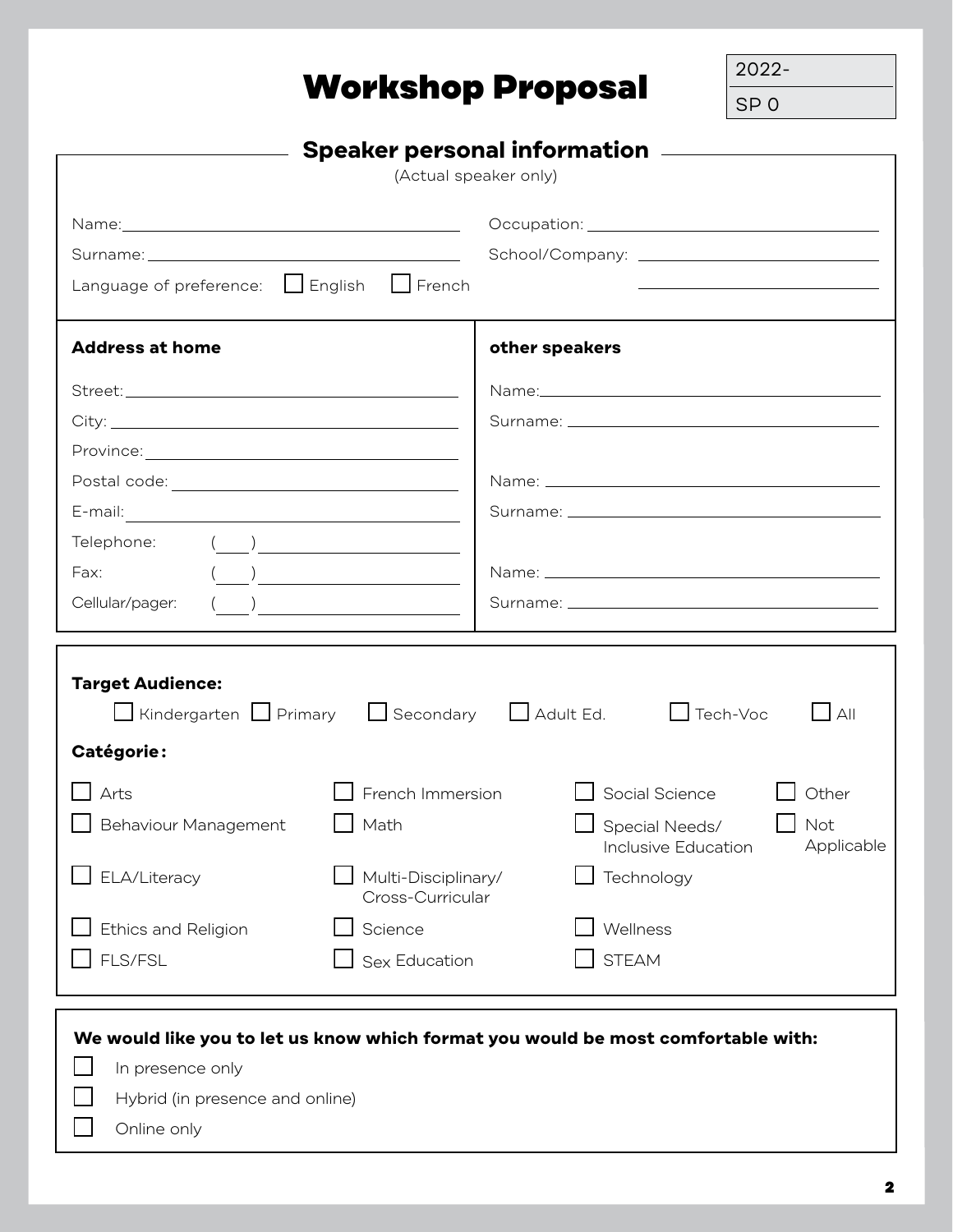| <b>Workshop Proposal</b><br><b>Workshop description</b> (Please type in space below. Maximum: 75 words): |
|----------------------------------------------------------------------------------------------------------|
|                                                                                                          |
|                                                                                                          |
|                                                                                                          |
|                                                                                                          |
|                                                                                                          |
|                                                                                                          |
|                                                                                                          |
|                                                                                                          |
|                                                                                                          |
|                                                                                                          |
|                                                                                                          |
|                                                                                                          |
| Friday, October 14th<br>Thursday or Friday                                                               |
|                                                                                                          |
|                                                                                                          |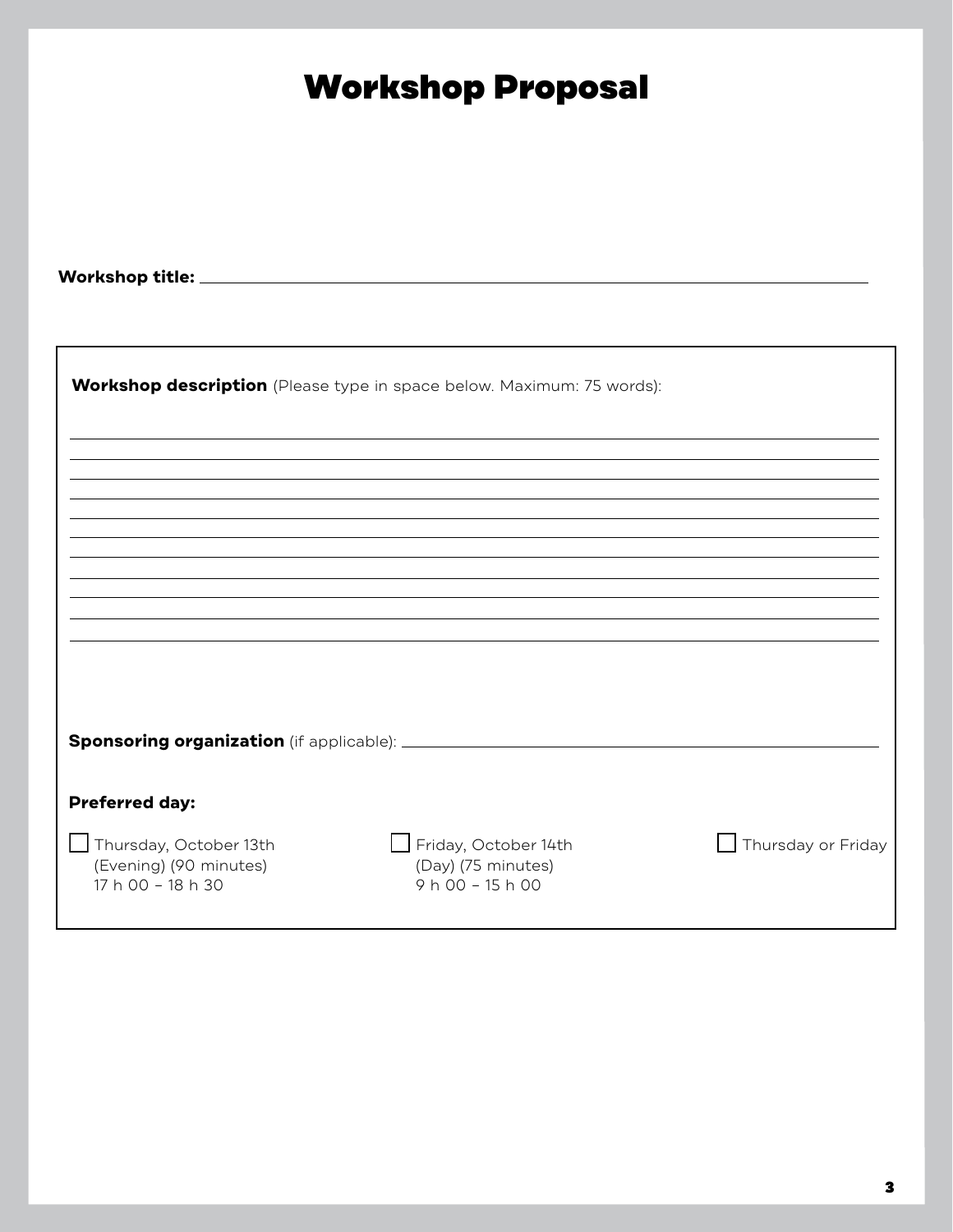# Room Set-Up and Audio-Visual Equipment

### **Please choose one of the following:**

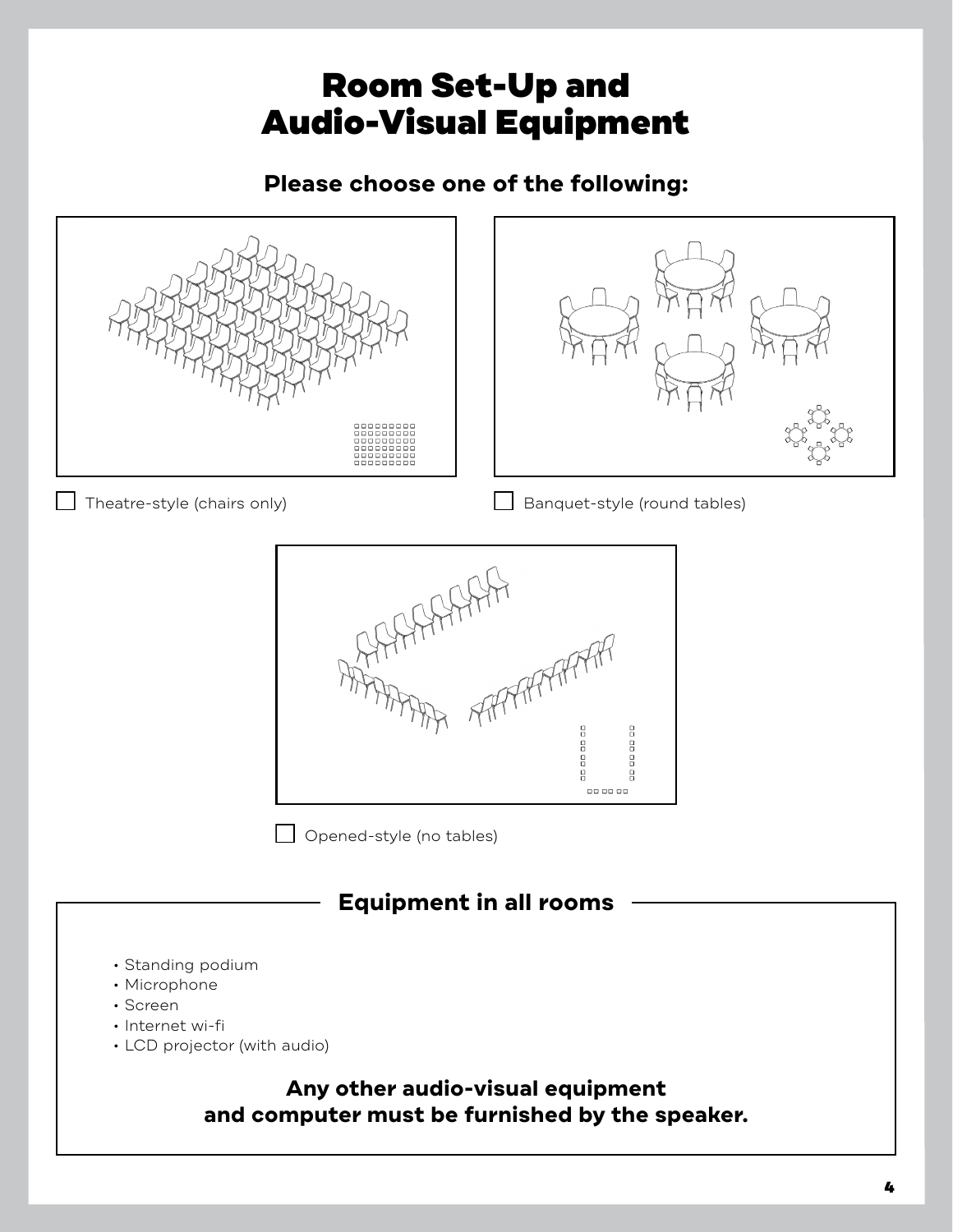## Budget Proposal

This form must accompany your workshop proposal

The form for claiming expenses will be available at Convention in your information package.

| Fee or Honorarium (see fee policy on page 6)<br>(Maximum \$350.00 per workshop GST and QST included)                                                                                                                                                                                 |  |
|--------------------------------------------------------------------------------------------------------------------------------------------------------------------------------------------------------------------------------------------------------------------------------------|--|
| <b>Travel expenses</b>                                                                                                                                                                                                                                                               |  |
| In no case will a mileage allowance be paid that is greater than the cost of economy<br>air-fare or, where this is not available, greater than the cost of public transport.<br>No travel or living expenses may be claimed for persons living in the metropolitan<br>Montréal area. |  |
| Car kilometrage: _________ x \$0.59/km*                                                                                                                                                                                                                                              |  |
| Bus II<br>Rail L<br>Airl                                                                                                                                                                                                                                                             |  |
| Taxi (Receipt mandatory)                                                                                                                                                                                                                                                             |  |
| Parking (Receipt mandatory)                                                                                                                                                                                                                                                          |  |
| Total travel expenses                                                                                                                                                                                                                                                                |  |
| <b>Living expenses</b>                                                                                                                                                                                                                                                               |  |
| Hotel: Maximum 1 night at the official hotel (QPAT preferential rate)                                                                                                                                                                                                                |  |
| Total living expenses                                                                                                                                                                                                                                                                |  |
|                                                                                                                                                                                                                                                                                      |  |
| <b>Total estimated expenses</b>                                                                                                                                                                                                                                                      |  |